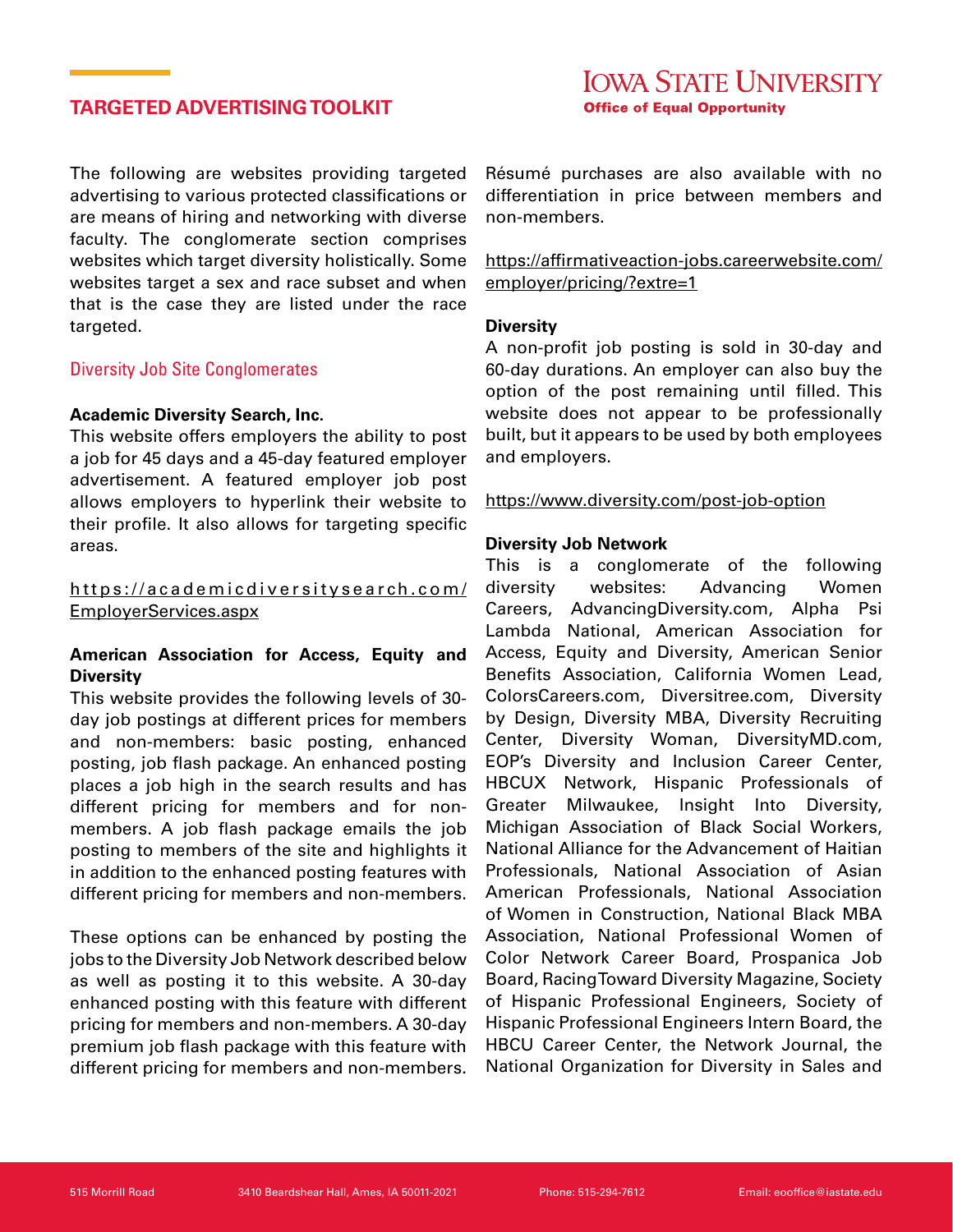Marketing, Ugandan North American Association, WINiT Career Board, Women in Engineering ProActive Network, Women in Manufacturing, and Women in Technology. Several of the member websites have job posting packages which allow for a job posting to be spread throughout this network for a larger fee.

# https://www.careerwebsite.com/site/ diversityjobboardnetwork/members.cfm

# **Diversity MBA Magazine**

This website offers a basic, passive job seeker, and enhanced posting level for posting a 30 day job posts. There is a basic 30-day job post. The passive job seeker option emails the posting to members during the 30 days it is posted. The enhanced posting option places the job near the top of the page. A 60-day job posting. A 90-day job posting.

This website also allows employers to post the job in the Diversity Job Network for the following durations 30 days, 60 days, and 90 days.

This website also allows employers to make bulk purchases with a five pack and ten pack of 30-day job postings. There is also a six-month unlimited job posting option.

Résumés can be purchased.

# https://careers.diversitymbamagazine.com/ employer/pricing/

# **Equal Opportunity Publications**

This website offers employers a basic, enhanced and job flash package for 30-day job postings. An enhanced 30-day job posting highlights a job and places it high in the search results. A job flash package adds to these features with emailing

these job postings to all of its members. A 60-day basic job posting option is also available.

A 30-day and 60-day job posting can be linked to the Diversity Job Board Network posts in 30-day and 60-day packages.

It also allows employers the ability to purchase résumé access for three-months and six-months in duration. There is also an option for a single résumé purchase.

The website also provides bulk purchases in a five pack and ten pack of 30-day job postings. Employers can also purchase unlimited job postings can be bought for six months and 12 months.

https://careercenter.eop.com/employer/pricing/

# **IMDiversity.com**

This website provides basic job posting packages at the following durations 30-day, 60-day, 90-day, and 120-day. An employer can place a one month featured employer button next to a 30-day job posting as well.

This website also provides a ten pack of 30-day job postings.

This website also provides a virtual recruitment fair. This provides the ability to talk to candidates with text / video, and public or private chat tools, a 30-day job posting, a booth, brand logo and presentation and webinar capability.

This website provides an online membership for a year which gives it an photos, video, URL, profile, unlimited résumé database access and job postings.

https://jobs.imdiversity.com/main/clients/ products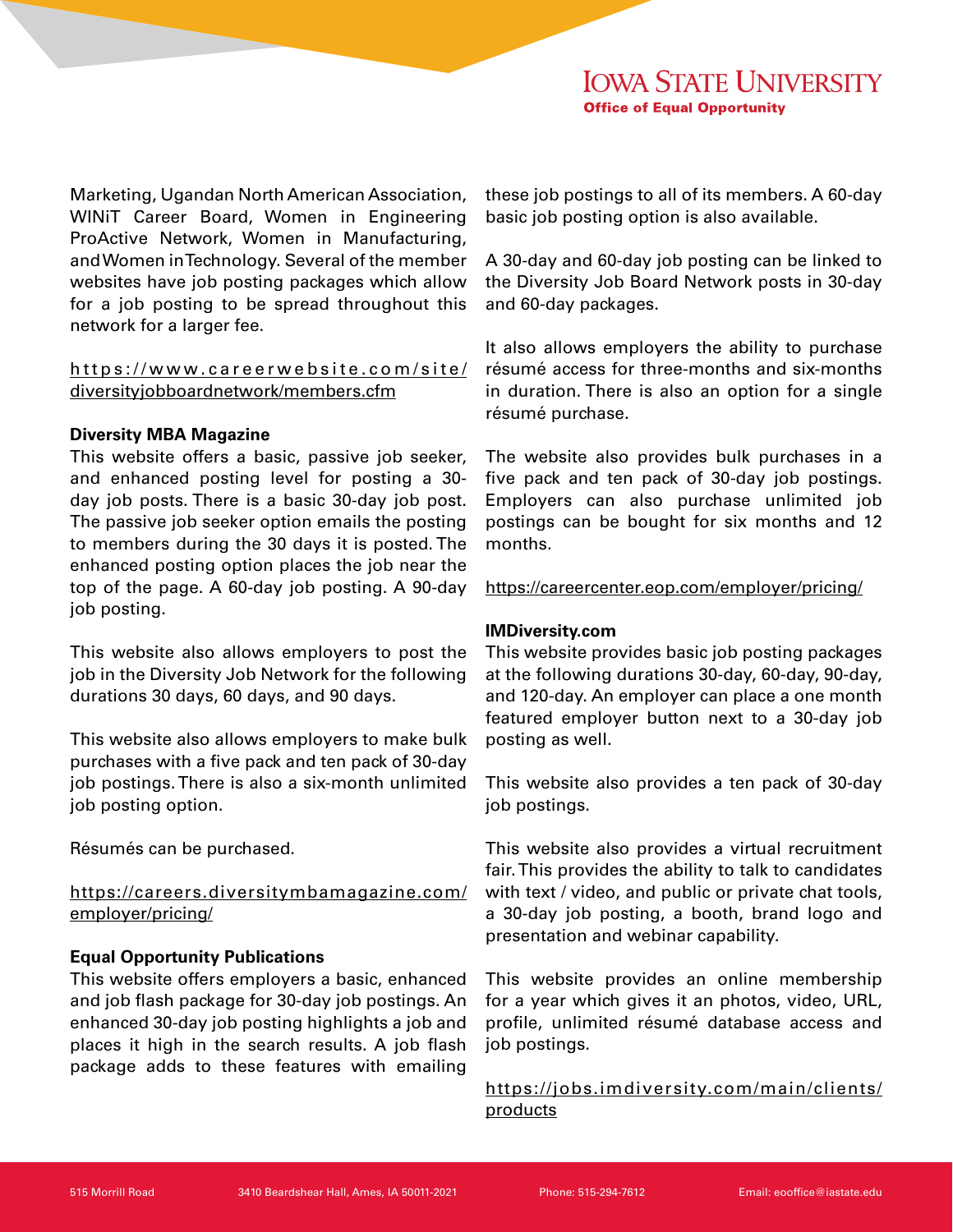#### **Insight into Diversity**

This website provides three different kinds of 60 day job posting: basic, passive job seeker, and enhanced posting. The basic 60-day posting also gives employers access to the résumé bank for that duration. The enhanced 60-day posting places the job at the top of the search results. The passive job seeker 60-day posting adds to the enhanced job package by highlighting the post, placing it in the quarterly magazine, Insight into Diversity, and emailing it to the member list. 60-day and 90 day job postings which are also displayed on the Diversity Job Network can also be purchased.

This website allows the sale of bulk job postings and unlimited résumé access in five-pack and tenpack varieties. Employers can also buy a one-year subscription to have unlimited job postings. This option includes a full-page color display ad in an issue of Insight into Diversity magazine.

This group also sells access to Insight into Diversity sells a variety of different dimensions of ad space in Insight into the Diversity. It also allows for the purchase of a single résumé.

# https://careers.insightintodiversity.com/ employer/pricing/

# **National Organization for Diversity in Sales and Marketing**

This website targets generally diverse employees. It offers 30-day job posting and 60-day job posting options. These options can each be upgraded to post the job on all Diversity Job Network websites as well. Employers can also purchase a 15 pack of 30-day job postings. Employers can also search a résumé bank for a small fee.

https://minoritymarketshare-jobs.careerwebsite. com/employer/pricing/

# **Mathematical Association of America**

This website maintains an archival record of American Ph.Ds. in mathematics and computer science who are from underrepresented populations. There are not too many names listed.

https://www.maa.org/programs-andcommunities/outreach-initiatives/summa/ summa-archival-record

#### **Minority Postdoc**

This website offers the ability to buy full page ads for the following durations of one month, two months, three months, and six months. This is a paragraph listed on this website. A button advertisement can be placed on the left-hand side of the page as a jpeg and gif for one month, two months, three months and six months. A banner box is placed on the right sidebar and is approximately six times the size of the button ad and can be purchased for one month, two months, three months.

http://www.minoritypostdoc.org/website-adrates.html

**National Registry of Diverse and Strategic Faculty**

This website offers employers the ability to post unlimited job postings, search a résumé bank and to be listed as a featured employer for an annual fee.

https://www.theregistry.ttu.edu/ForInstitutions. aspx

# **People of Color in Higher Education**

Each of these is given four levels of the following job advertisements: tassel, cap, hood, and gown. A tassel advertisement is merely a regular job posting with the university's logo. A cap advertisement highlights the ad. The hood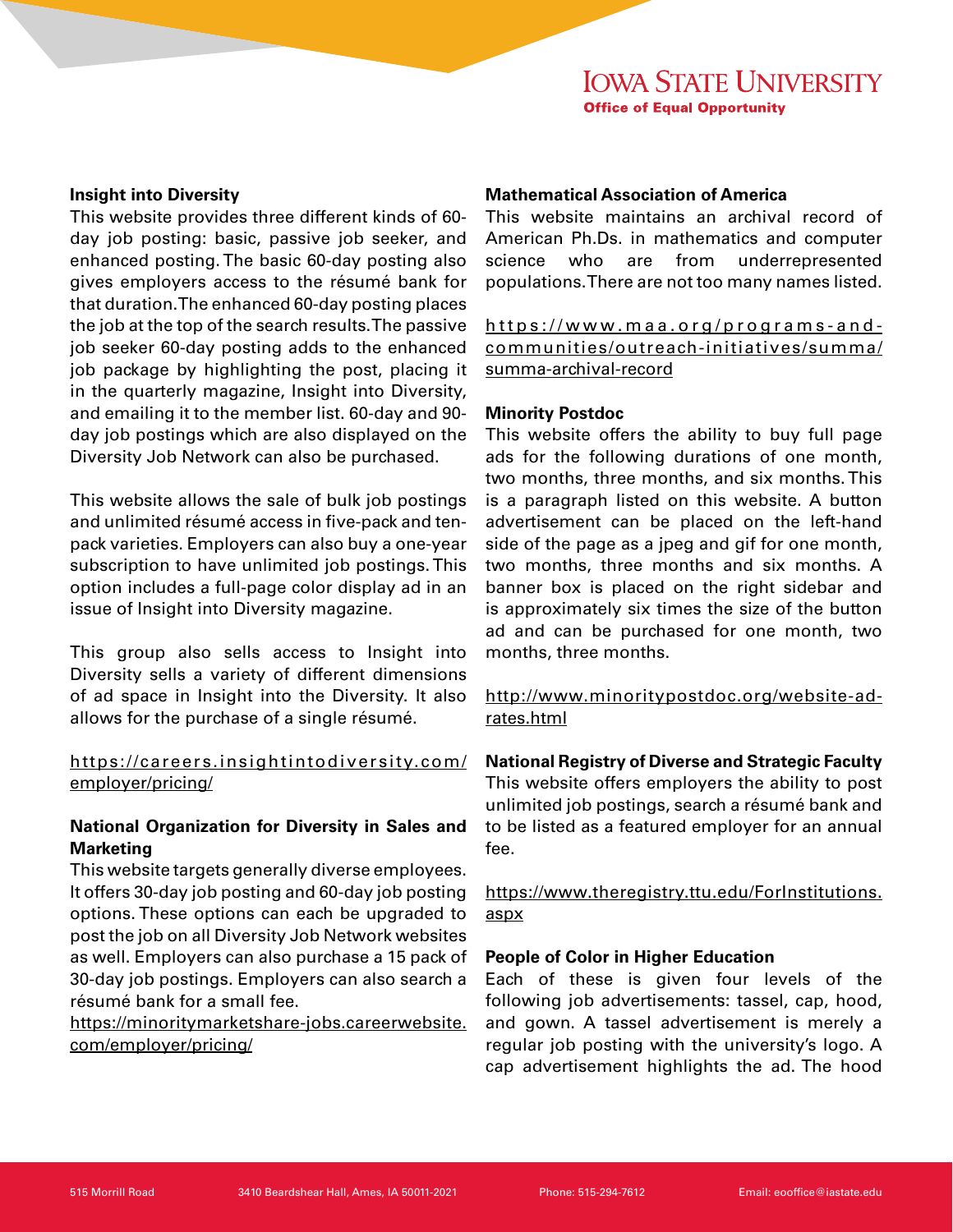advertisement features it on the home page. The gown Twitter blasts the job posting to all members in the corresponding website's member list. All three options are offered in 30-day and 60-day duration. For an additional fee, each of these offers can be made intersectional which posts them on sister websites, LGBTQ in Higher Education and Association of Women in Higher Education.

#### https://employer.peopleofcolor.careers/

# African Americans

# **Association of Black Psychologists**

This website offers employers the ability to buy a variety of targeted advertising. An employer can buy regular job posting for 30 days and 60 days in duration. It also offers three different pricing schemes called Job Flash, Premium Job Flash Plus Upgrade, and Premium Job Flash Packer Plus Network of 1,000+ websites. The Job Flash option posts a job for 30-days and also emails the job posting to members to the website. The Job Flash Package Plus Upgrade keeps the job high in search results, highlights the post, and allows for a résumé bank search for 30 days. Premium Job Flash Package Plus Network also posts the job posting on 1,000 national niche and local job boards. Employers can also buy a résumé.

# https://careercenter.abpsi.org/employer/pricing/

# **Association of Black Social Workers**

This website provides employers the ability to post 30-day job postings at three different levels: basic, enhanced, and premium job flash package. An enhanced posting highlights the advertisement and places it high in search results. The Job Flash Package Plus Upgrades provides the benefits of the enhanced posting but also emails the posting to members. The basic job posting also comes in 60-day and 90-day varieties. The employer can also purchase a résumé. The website also sells

five-pack orders of 30-day, 60-day, and 90-day postings.

https://nabsw.careerwebsite.com/employer/ pricing/

# **Association of Black Sociologists**

This website offers employers with the ability to post the listing in its quarterly magazine, The Griot, distributed twice on its list serve, and emailed to each of its member's emails. This website gives a 50% discount for additional job postings made at the same time and re-running an original listing for 30 days.

http://form.jotform.us/form/51625631349153

# **Black Caucus of the American Library Association**

This website allows employers to post a 60-day job posting. It also allows employers the ability to review the résumés of its members.

[https://jobs.bcala.org/employer/](https://jobs.bcala.org/employer/login/?goto=%2Femployer%2Fpost%2F) [login/?goto=%2Femployer%2Fpost%2F](https://jobs.bcala.org/employer/login/?goto=%2Femployer%2Fpost%2F)

# **Black Doctoral Network**

This website allows members to post job postings for free.

# https://blackphdnetwork.wildapricot.org/job-bank

# **Blacks in Higher Ed**

This website provides employers with a basic job posting and a premium job posting option for 60 day posts. A premium job post sorts to the top of the page. Annual unlimited posting subscriptions are available on request.

https://www.blacksinhighered.com/pricing/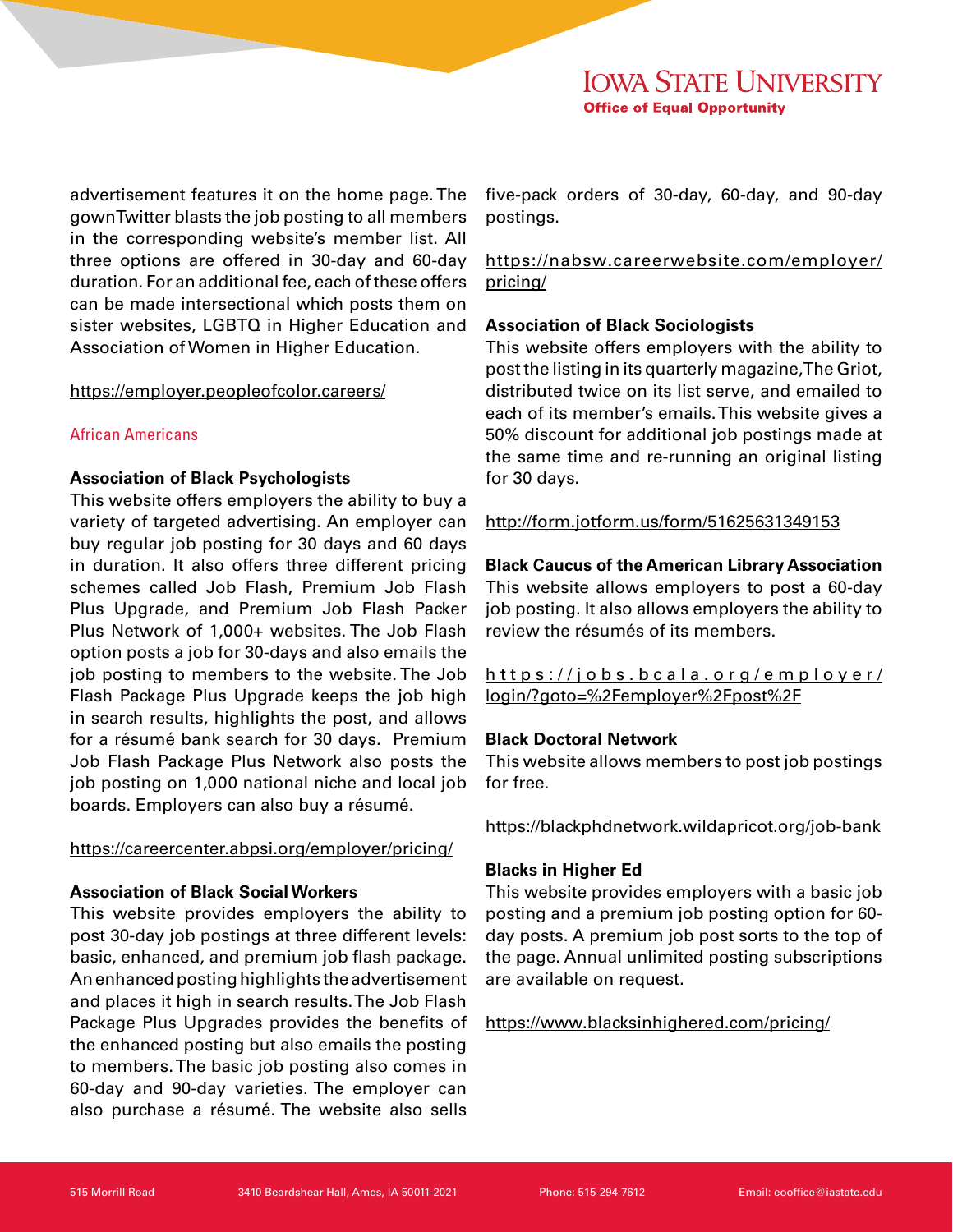# **Journal of Blacks in Higher Education**

This website provides employers with the ability to post a 60-day and a 90-day posting. Ads can also be emailed to its JBHE Weekly Bulletin to all of its members. Employers can also bundle these services to buy a bundled 60-day and a 90-day posting.

#### https://www.jbhe.com/advertise/#submitjob

#### **National Association of Black Accountants, Inc.**

This website provides employers the ability to post a 30-day job offer. An employer can also buy bulk purchasing of 30-day advertisements in three, five and 10 packs. It also allows employers to do unlimited job postings for one year for a substantial fee.

#### https://nabacareercenter.nabainc.org/rates.cfm

#### **National Black MBA Association, Inc.**

This website offers employers a 60-day job posting. It also offers bulk pricing in the following amounts two, five, and 10.

https://careersuccess.nbmbaa.org/rates.cfm

# **National Organization for the Professional Advancement of Black Chemists and Chemical Engineers**

This website allows employers to post 30-day, 60 day and 90-day job postings.

#### https://www.nobcche.org/career-center

# **National Society of Black Engineers**

This website provides the following different prices for a 60-day targeted advertisement: basic, enhanced, job posted and emailed with different prices for members and non-members. The basic 60-day job post. The enhanced post highlights

and places the job post high in search results. The job posted and email ads email to the benefits of the enhanced post. It also gives a 30-day and 90-day basic job post options. This website also provides bulk purchases of a five-pack of 30-day posts. It also provides bulk purchasing of ten 30 day posts. It also charges employers for single résumé purchases. Each of these categories have varying costs for members and non-members.

https://careers.nsbe.org/employer/pricing/

#### **National Society of Black Physicists**

This website offers employers the ability to post a 30-day job post and a three-month job post. A 30-day post for research experiences for undergraduates is also an option.

This website provides bulk orders of five 30-day job postings and five 90-day job postings.

https://www.nsbp.org/nsbp-jobs/employers/ employers-post-a-job

# Asian Americans

# **Asian American Journalists Association**

This website gives employers a variety of options for posting jobs. If an employer gets a corporate membership for a substantial fee, it gets a 10% discount in AAJA's convention book, an unlimited career listing, and unlimited access to the résumé bank. A single 30-day job posting. A company can also buy unlimited job postings for various duration of days from 10 to 30 days.

https://www.aaja.org/posting\_jobs\_introduction

#### **Asian American Psychological Association**

This website offers the ability to place a job for 30 days, 60 days and 90 days. https://jobs.aapaonline.org/post-a-job/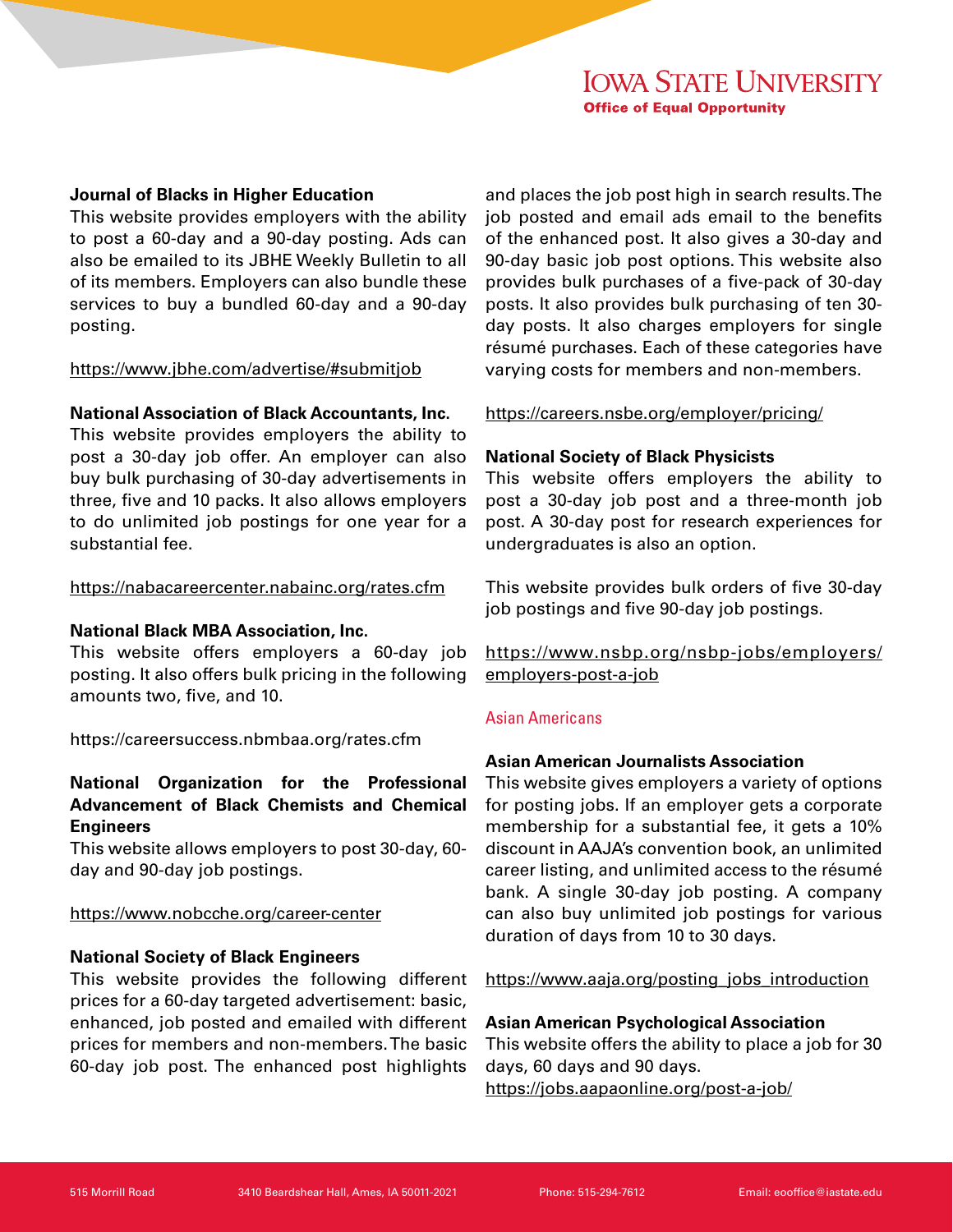# **National Association of Asian American Professionals**

This website has three levels for submitting job postings: basic, passive job seeker, and enhanced posting. A basic posting places the bare bones ad for 60-days on the website. An enhanced posting places the advertisement near the top of the job board and highlights it. A passive job seeker posting emails it to thousands of professionals, as well as, does the enhanced features.

This website also provides the ability to post these jobs on the Diversity Job Network for a basic, an enhanced, and a passive job seeker posting.

https://jobs.naaap.org/employer/pricing/

# **Disability**

# **Getting Hired**

This website offers employers the ability to post targeted advertisements to persons with disabilities and to veterans. It requires employers to register, so it is not at all clear how much the job postings are.

# https://www.gettinghired.com/en/resources

# **Our Ability**

This website offers employers to post jobs for free.

# http://www.ourability.com/contact/

# **National Association of the Deaf**

This website offers various paid advertising packages of publishing in its magazine published twice a year based on the size of the advertisement: full page, half page vertical, half page horizontal, quarter page, and 1/8th page.

https://www.nad.org/about-us/advertise/nadmagadvertising-kit/

# **Latinx**

# **American Association of Hispanics in Higher Education**

A university can become a member at this website for \$2,000 per year. Once it is a member, it can post jobs for free. Although the job posting form is old, the website is still populated with current job postings.

# https://www.aahhe.org/jobs/jobs.aspx

# **Association of Latino Professionals in Financing and Accounting (**"ALPFA")

This website provides three different levels of pricing for a 60-day job posting on the following levels: basic, passive job seeker, and enhanced posting. The enhanced posting places the job toward the top of the page and highlights it. The passive job seeker allows the employer to use the résumé bank for the 60-day period and gives access to a résumé bank and emails the posting to all 55,000 members. It also gives employers the ability to post a 30-day advertisement. This website also sells résumé bank access for 30 days and for 60 days. This website also sells bulk packages in the following numbers 20, 30, 40, and 50.

https://jobs.alpfa.org/employer/pricing/

# **Hispanic Association of Colleges and University**

This website offers a 30-day job posting, résumé bank access and unlimited job postings for HERC members.

https://www.hacu.net/hacu/ProTalento\_InfoRates. asp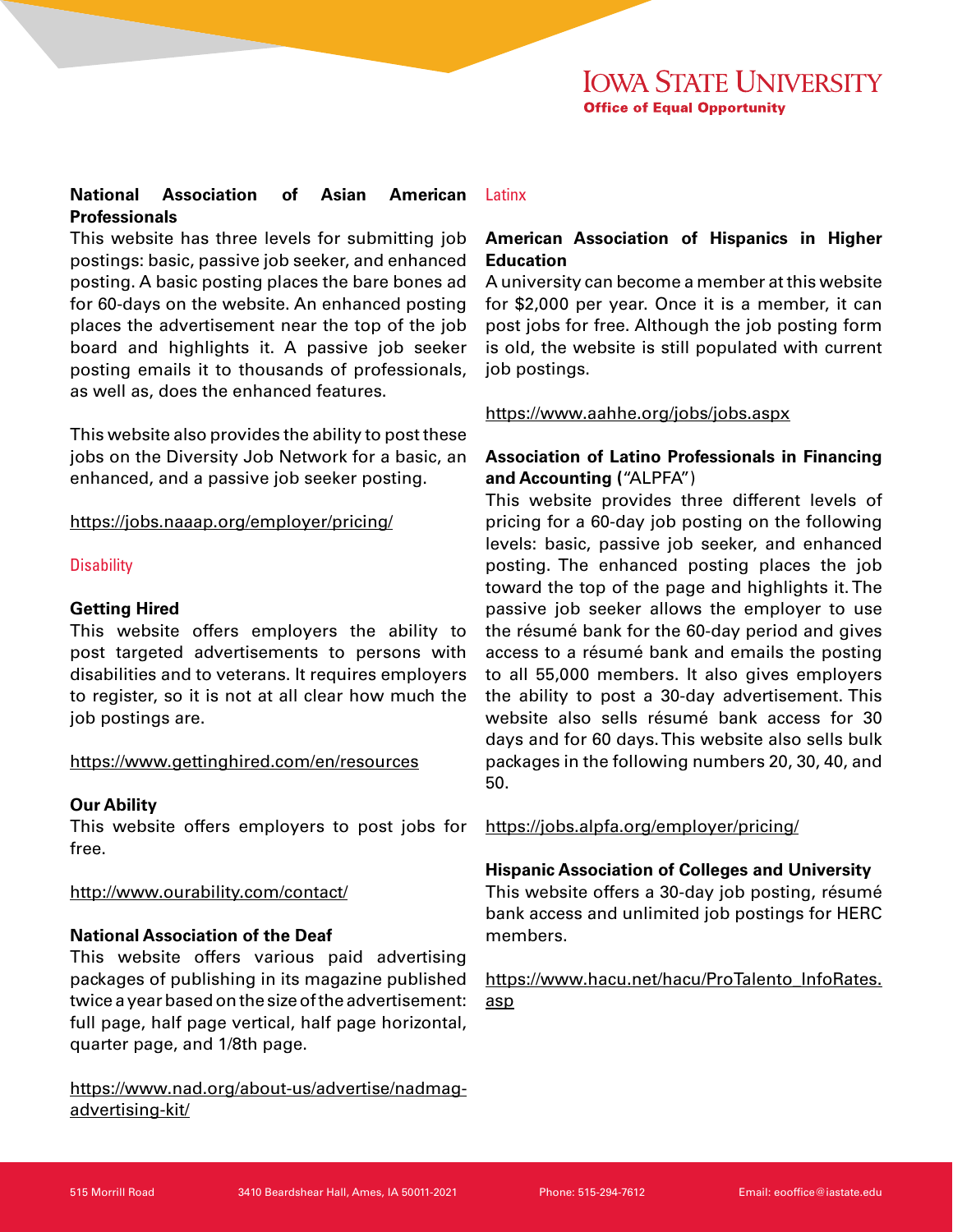## **Hispanics in Higher Ed**

This website allows employers to post a 60 day job posting. It allows employers to post a premium 60-day advertisement which sorts to the top of the page. Annual unlimited posting subscriptions are available on request.

#### https://www.hispanicsinhighered.com/pricing/

## **Hispanic Outlook in Higher Education**

This website gives the options of posting a job ad in 60-day, 75-day and 90-day durations. This website offers web ads in bulk orders in the following numbers: 5, 7, 10, 15, 25, 50, 100 and 150.

https://www.hispanicoutlookjobs.com/employerproducts/

#### **Latinos in Higher Education**

This website offers employers the ability to post a 60-day posting. It also allows employers to buy job packs and unlimited postings, but these options are not delineated without signing in.

#### https://www.latinosinhighered.com/

# **Latinos in Information Science and Technology Association**

This website offers employers the ability to buy a single 60-day. It also offers employers the ability to bundle 60-day job postings into a five pack and a 10 pack.

# https://www.techlatinojobs.org/employer-offers

#### **Latinos in Science and Engineering**

This website offers website offers employer the ability to post a 30-day job posting. Employers can also bundle 30-day job postings in a five pack and a ten pack.

#### http://mymaes.org/employer-job-postings/

# **National Association of Hispanic Journalists**

This website provides employers with the ability to post jobs and to search a résumé bank. Job posting on the career center is sold in the following durations: 30 days, 60 days, 90 days. Résumé bank access is sold in the following durations: 30 days, 60 days, 90 days, 180 days, and 365 days.

#### https://www.nahjcareers.org/prices/

#### **National Society for Hispanic Professionals**

This website allows employers to post jobs and access to a résumé bank, but they must register first to seeing the price of different packages.

https://www.latpro.com/c/recruiter/post\_jobs/

#### **National Society of Hispanic MBAs**

This website provides the following three levels for a 60-day job posting: grab the attention of viewers, capture a wider audience, and build your brand. The grab the attention of views option emails the job to members in a job flash. The capture a wider audience option adds to these by highlighting and bringing the ad to the top of the search results as well as giving 30 days of access to a résumé bank. The build your brand option adds a talent boost upgrade to the previous level. It does not define what the talent boost is. It also offers a basic 60-day job posting. This website also allows for the purchase of each level of 60 day ad with adding in posts to the Diversity Job Network for a larger fee. An employer can buy six months of résumé access for a substantial cost.

https://jobs.prospanica.org/employer/pricing/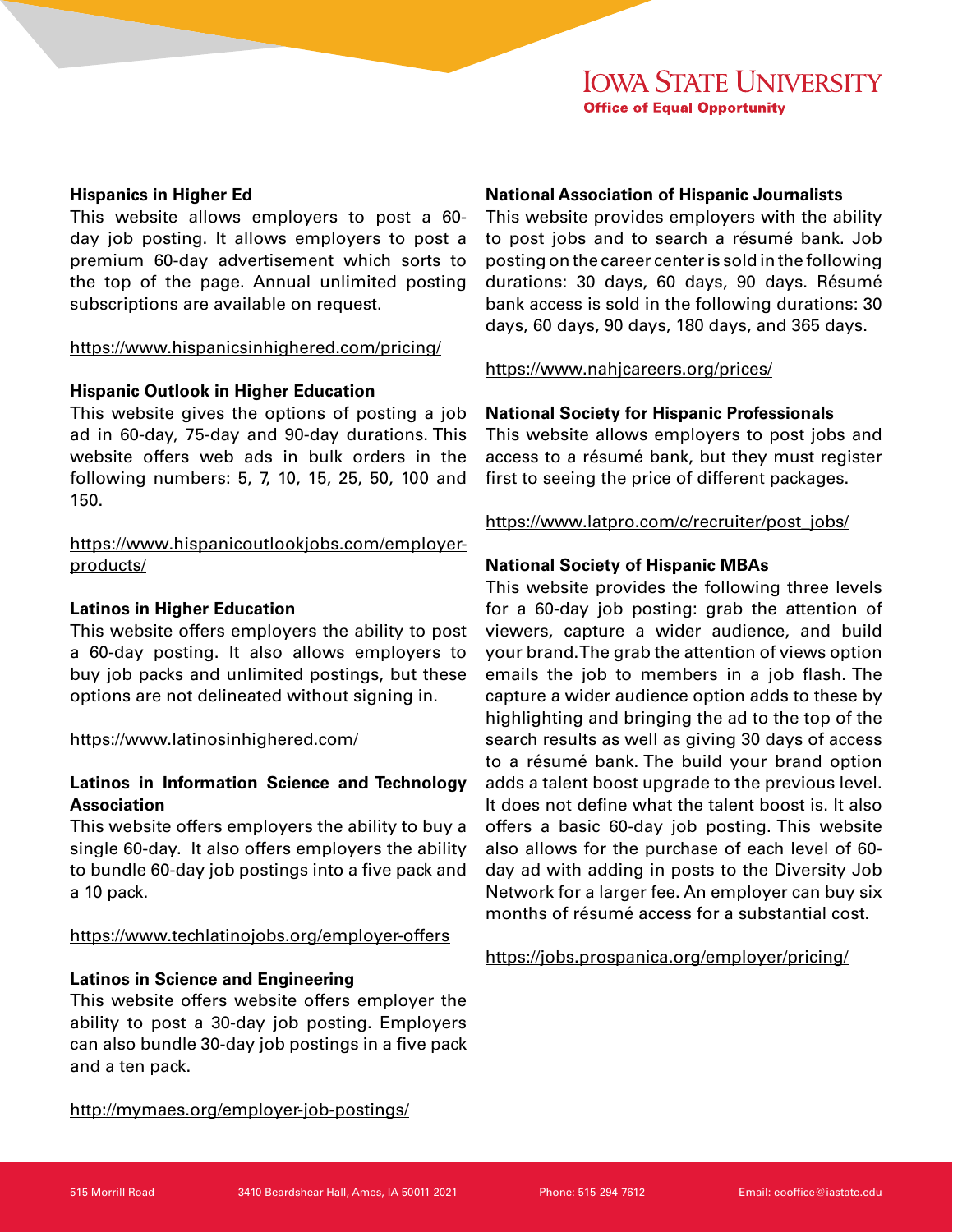#### **Society of Hispanic Professional Engineers**

This website provides a basic job posting in 30-day and 60-day duration. This organization provides three higher levels of advertising for a 60-day job ad: enhanced, job posted and emailed, and Premium Job Flash. The enhanced posting places the ad high in search results and highlights it. The Job Flash package adds emailing all of the organization's members to the benefits of the enhanced post. Organizations can also buy 60 day job postings in bulk. Employers can also buy unlimited résumé bank access for four months. The career center is frequently down but the following link is the right one.

https://careercenter.shpe.org/employer/pricing/

# LGBTQ

## **Association of LGBTQ Journalists**

This website provides a job board to its members and member organizations. It is not clear what the price for posting is because membership comes before it can be used.

#### https://members.nlgja.org/networking/

#### **Astro Outlist**

This website gives faculty the ability to self-identify as outed members of the LGBTQ community or as an ally. This can be critical in showing the university is a safe and welcoming environment.

#### https://astro-outlist.github.io/90s/

# **LGBTQ in Higher Education**

This website offers standard advertisements for its website and it also offers packages which would to on its page and its sister websites, People of Color in Higher Education and Association of Women in Higher Education. Each of these is given four

levels of the following job advertisements: tassel, cap, hood, and gown. A tassel advertisement is merely a regular job posting with the university's logo. A cap advertisement highlights the ad. The hood advertisement features it on the home page. The gown Twitter blasts the job posting to all members in the corresponding website's member list.

https://employer.lgbtq.careers/

# **National Organization of Gay and Lesbian Scientists and Technical Professionals**

This website lists LGBTQ affinity groups for large STEM employers. The university could add its name to the list with contact information to increase interest and applicant flor from LGBTQ prospective employees in STEM.

https://www.noglstp.org/networking-affiliations/ other-technoqueer-organizations/

#### **Out & Equal Advocates**

This website offers unlimited job postings and access to its résumé bank for 12 months. This website offers a 30-day job posting. It also offers one-time access to the résumé database.

http://lgbtcareerlink.webscribble.com/employeroffers

https://careercenter.sacnas.org/employer/pricing/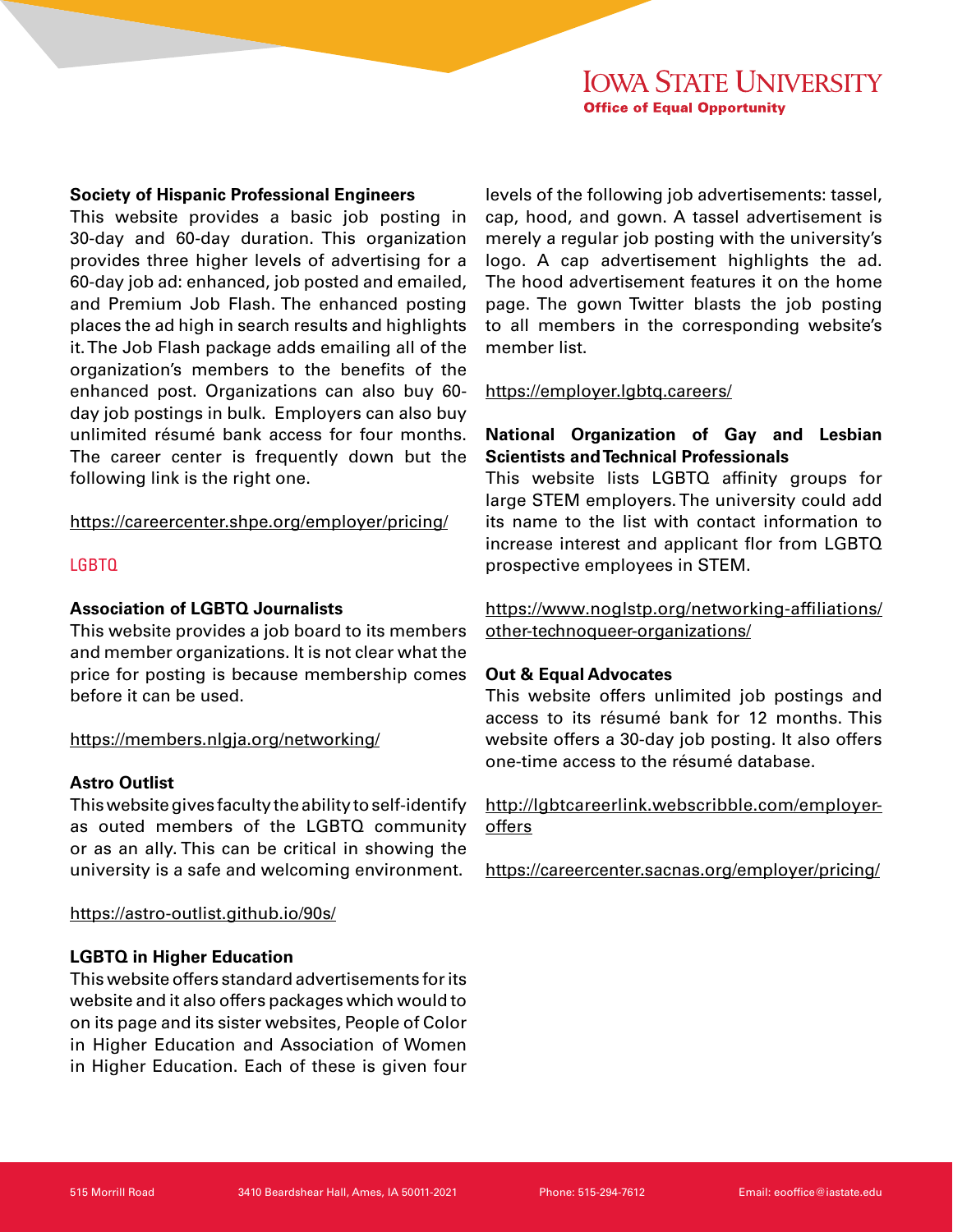# **IOWA STATE UNIVERSITY Office of Equal Opportunity**

#### **Pride VMC**

This website allows employers to post veterinarian jobs for free.

## <https://pridevmc.org/jobs/>

# Native American

# **American Indian Science and Engineering Society**

This website offers employers to purchase paid advertising in its magazine Winds of Change. This magazine is published five times a year. It is published quarterly, and it also has a digital issue. A university can place its logo or a specific job placement (1/6th page) in the magazine. There are other advertisements, but they are fairly expensive.

#### http://woc.aises.org/about/print-advertising

# **Native American Jobs**

This website offers job postings in 15-day, 30-day, 60-day, 90-day durations. A bundle of 15-day job postings can also be purchased. This site is poorly maintained, but it appears to be well-trafficked by employees and employers.

# https://employment.nativeamericanjobs.com/ jobseekers/

# **Society for the Advancement of Chicanos and Native Americans in Science**

This website offers three different kinds of 30-day job posting packages: (1) a basic job posting, (2) a job posting which remains high in search results and is highlighted, (3) a 30-day premium job flash package which builds on option two but also emails the posting to (5000+) of this website's members. Employers can also buy one month of unlimited résumé access.

https://careercenter.sacnas.org/employer/pricing/

# **Tribal College Journal of American Indian Higher Education**

This website offers one-time job postings in the following durations 30 days, 60 days and 90 days. An employer can make these ads "featured," meaning they will be highlighted and placed at the top of the page. These ads can also be bought in bulk in the following numbers in 5 pack, 10 pack and 20 pack installments.

https://tribalcollegejournal.org/jobs/employerproducts/

#### **Veterans**

#### **Veterans in Higher Education**

This website provides a 60-day basic job posting and a premium 30-day job posting. The premium job posting sorts it to the job of the page.

https://www.veteransinhighered.com/pricing/

# **Military Hire**

This website requires employers to subscribe to one of three levels before posting a job or access résumés of members. The lowest level allows employers to have at least three recruiter accounts, post up to 10 jobs, review 600 résumés per month and communicate to candidates through the website. The middle level allows employers up to 10 recruiter accounts, post up to 50 jobs, conduct 1,200 résumé views and have up to 200 résumés search agents. The highest-level allows employers up to 25 recruiter accounts, post up to 20,000 job postings, 5000 résumés views, 200 automated résumé search agents, and 500 résumé views.

# https://www.militaryhire.com/hire-vets/services. servlet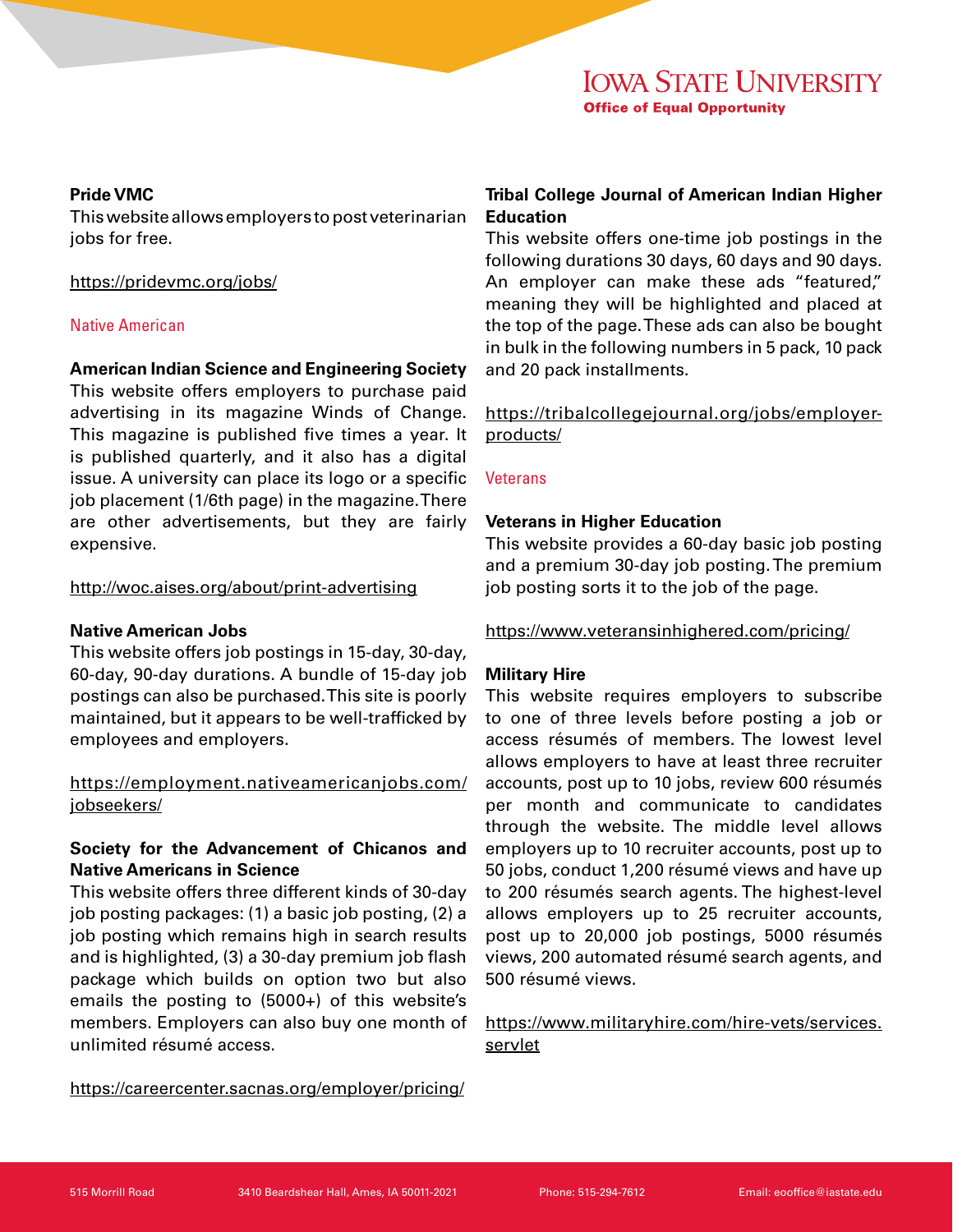# **IOWA STATE UNIVERSITY Office of Equal Opportunity**

#### **We Hire Heroes**

This website offers employers the ability to the ability to post a 30-day job posting. It also offers the following bundles of 30-day job postings: a three pack, a five pack, and unlimited job postings for a year. This website is well-trafficked.

#### https://wehireheroes.com/employer-products/

#### **Vet Jobs**

This website offers employers the ability to post a job through their corporate website or through the Iowa Workforce Development website for free.

https://wehireheroes.com/employer-products/

#### Women

#### **Accounting and Financial Women's Alliance**

This website offers three different kinds of 30-day job posting packages: (1) for basic job posting and résumé access, (2) a job posting which remains high in search results, résumé bank access and is highlighted, (3) a premium posting which builds on option two but also features the ad on the career center and highlights it.

#### https://jobs.afwa.org/employer/pricing/?extre=1

#### **Advancing Women Careers**

This website offers three different kinds of 30-day job posting packages: (1) a basic posting, (2) for a posting which remains high in search results and is highlighted, (3) for a premium job flash package which builds on option two but also emails the posting to hundreds of this website's members. The employer can also choose packages which can post the 30-day postings to the Diversity Job Board Network. The website also offers bulk packages a five pack of 30-day postings in five day and 10 day bundles.

https://careers.advancingwomen.com/employer/ pricing/

## **American Association of University Women**

This website offers employers the ability to place job postings of a duration of 30, 60, or 90 days. The cost of an advertisement is \$3.00 per word unless the university is a member. If the university is a member, then it receives a 15% discount.

#### https://www.aauw.org/who-we-are/jobs/

#### **American Business Women's Association**

This website offers employers the option the ability to post a featured employer with a video if provided with the following duration 30-day, 60-day, 90-day, 180-day, and 365-day. Companies can also create a brand profile page and other custom created advertisements, but these prices are not listed.

https://careers.abwa.org/employers/ premium-employer/?page=Setup-and-Pricing&duration=30#packages

#### **Association for Women in Communications**

This website offers different prices to employers on the basis of membership with the following levels of posting: basic, enhanced, Job Flash Package Plus Upgrades. An enhanced posting places a job high in the search results and has different pricing for members and for nonmembers. A job flash package emails the job posting to members of the site and highlights it in addition to the enhanced posting features with different pricing for members and non-members. It also offers 60-day job postings. Résumés can either be purchased individually or with a 30-day subscription. This website also sells a five pack of 30-day job posts. It also sells a 10-pack of 30-day job posts.

https://awc.careerwebsite.com/employer/pricing/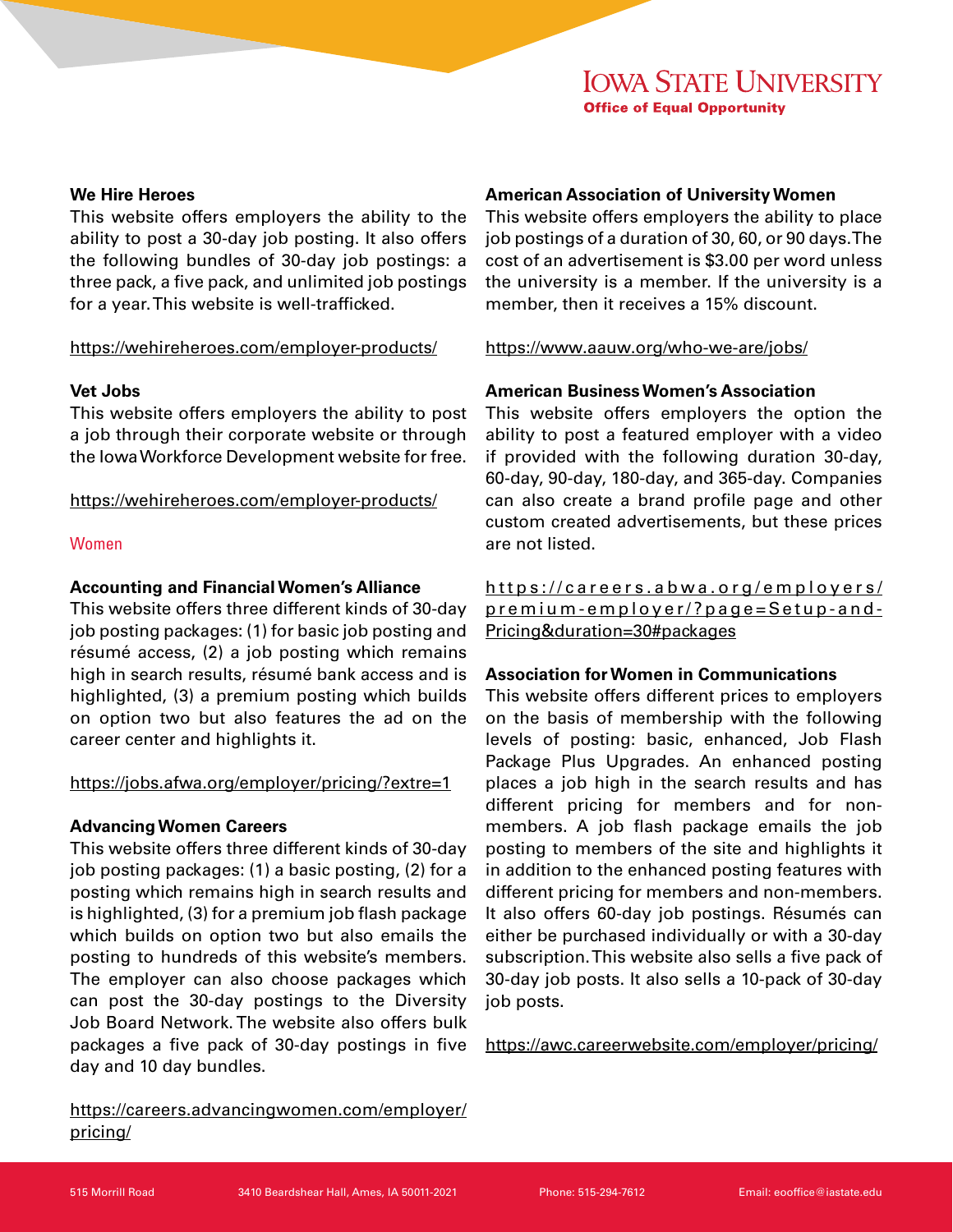#### **Association for Women Geoscientists**

This website offers the ability to do a 30-day job posting and a 60-day job posting. The prices vary for members and non-members.

https://awg-jobs.careerwebsite.com/employer/ pricing/

**Association of Black Women in Higher Education**

This website offers three different kinds of 30 day job posting and résumé bank packages: (1) a 30-day job posting and résumé access, (2) a posting which remains high in search results and is highlighted, and résumé bank access, (3) a premium posting which builds on option two but also features the ad on the career center and highlights it. It also allows employers to purchase résumés.

#### https://jobs.afwa.org/employer/pricing/

# **Association of Women in Higher Education**

This website offers standard advertisements for its website and it also offers packages which would to on its page and its sister websites, LGBTQ in Higher Education and People of Color in Higher Education. Each of these is given four levels of the following job advertisements: tassel, cap, hood, and gown. A tassel advertisement is merely a regular job posting with the university's logo. A cap advertisement highlights the ad. The hood advertisement features it on the home page. The gown Twitter blasts the job posting to all members in the corresponding website's member list.

# https://employer.wihe.com/

## **Association of Women in Communication**

This website offers three different kinds of 30-day job posting packages: (1) a basic job posting, (2) a job posting which remains high in search results and is highlighted, (3) a job flash package which builds on option two but also emails the posting to hundreds of this website's members. The website offers the option of making a job posting for 60 days. It also allows employers to purchase résumés.

https://awc.careerwebsite.com/employer/pricing/

# **Association of Women in Mathematics** (old board)

This website charges .036 per word, per day and \$30 for a graphic for online classified advertisements. It charges a \$2.17 flat rate for listing the position next to a hyperlink on the organization's website with a minimum charge of \$130. This appears to be the old board, but it seems to still be in use. It has somewhat different rates from a newer board listed below.

https://sites.google.com/site/awmmath/awmresources/career/awm-job-ads/advertisingguidelines

# **Association of Women in Mathematics** (new board)

This website offers employers the ability to post a basic 60-day job post which has to be 100 words or less. Art cannot be larger than 100 x 100 pixels and the maximum file size is 20kb. An employer can post advertisements with more than 100 words with an advanced job ad.

https://awm-math.org/publications/advertising/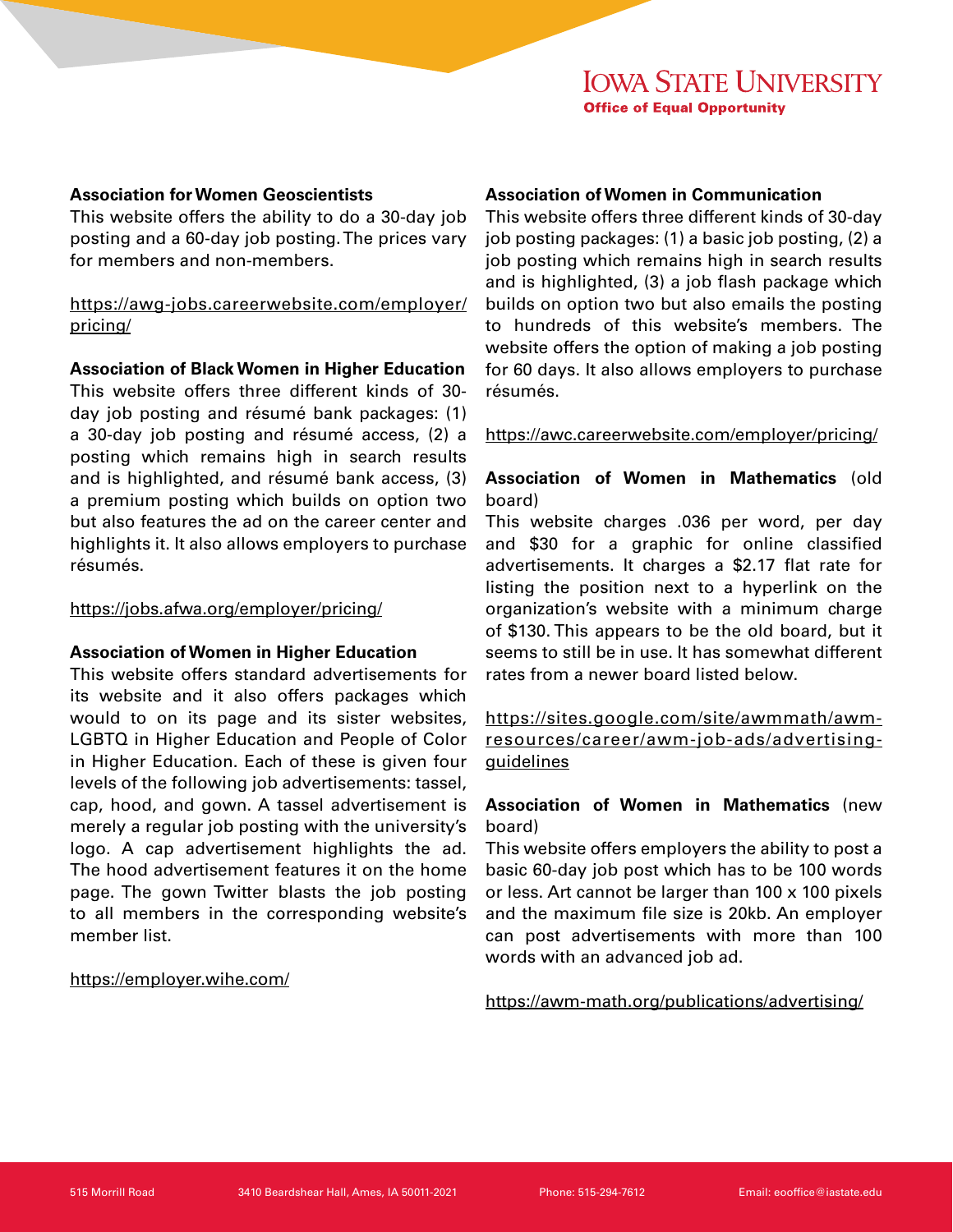#### **Association of Women in Science**

This website offers targeted advertising in its career center for 30-day, 60-day and 80-day postings. It also offers a five pack of 30-day single listings. An employer can place their ads at the top of the cue for a small additional fee. An employer can add their logo for a substantial fee. Employers can also purchase advertising to run in this organization's magazine AWIS, but these packages are fairly cost prohibitive (\$1,000+). An employer can add their advertisement directly to this organization's website directly, but it is not clear where this would be posted.

https://www.awis.org/advertising-sponsorshipopportunities/

# **Committee on the Advancement of Women in Chemistry**

This website allows employers to post targeted advertisements for free.

https://coach.uoregon.edu/coach-membership/ staff/

# **Financial Women's Association**

This website provides the following levels of 30 day advertisements: basic, passive jobseeker, and enhanced. All products are free to members. An enhanced posting highlights and brings the job to the top of the page. A passive jobseeker package accompanies an enhanced job posting with emailing the members. It also allows employers to do a résumé purchase and a résumé subscription for 30 days. A bulk package of 30 day advertisements is sold for a five pack and a 10 pack.

#### https://jobs.fwa.org/employer/pricing/

#### **The Forte Foundation**

This is a website that targets women with or pursuing MBAs. Employers can post a job on the board for free after registering. They can also purchase online résumé books at the following levels: current college undergraduate students, current MBA students and Forte MBA fellows, experienced professionals, combo database.

http://www.fortefoundation.org/site/ PageServer?pagename=cc\_employers

#### **The Society of Women Engineers**

This website offers three different kinds of 30 day job posting packages: (1) a basic job posting, (2) a job posting which remains high in search results and is highlighted, (3) a premium job flash package which builds on option two but also emails the posting to hundreds of this website's members. The website allows employers the ability to search the résumé bank for 7 days. It allows employers the ability to search the résumé bank for a month.

https://careers.swe.org/employer/pricing/

# **Women in Engineering ProActive Network**

This website offers three different kinds of 30 day job posting packages: (1) for a basic 30-day job posting, (2) job posting which remains high in search results and is highlighted, (3) premium job flash package which builds on option two but also emails the posting to hundreds of this website's members. It also allows users to make résumé purchases. The pricing for these options varies based on membership. This website also provides the ability to post on the Diversity Job Board Network in addition to its website at a discount.

https://jobs.wepan.org/employer/pricing/